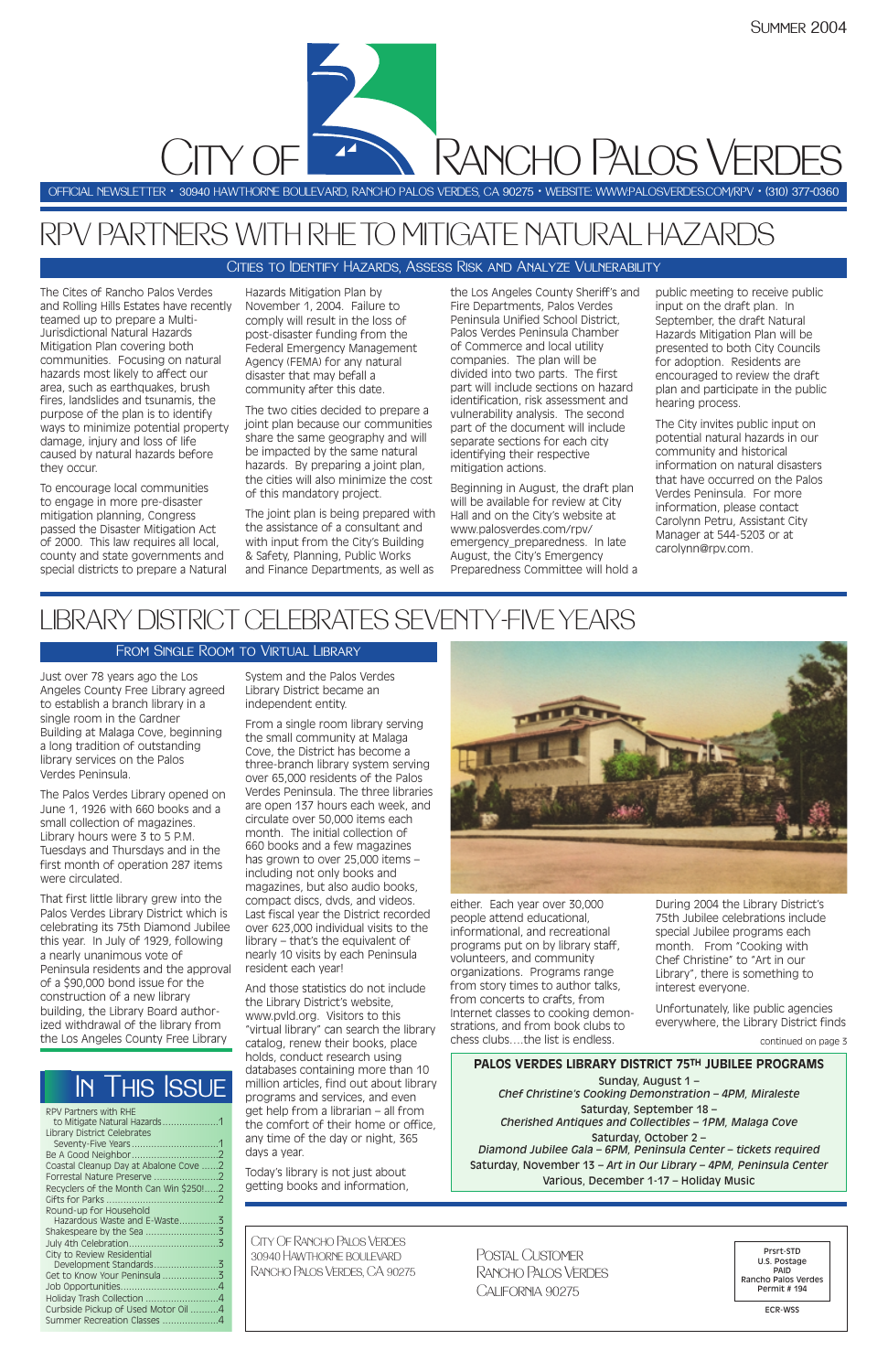itself facing budget pressures that may lead to cuts in programs and services. Since 1992 over \$12 million of property tax revenue has been diverted from the Library District to state coffers, and the state budget crisis means further erosion of property tax revenue is possible. When lost revenue is coupled with rising costs, it becomes harder and harder to offer the level of library service that Peninsula residents enjoy today.

In the face of budget pressures, District officials are implementing cost-cutting measures like leaving vacant positions unfilled, restoring the fee for audio books, and trimming the book budget. To prevent further cuts to library services they need your help. If you value the services and programs the Library District provides you can help by:

- Making a donation
- Volunteering your time
- 

• Participating in the "Adopt a Book" Program

• Giving used books to the Friends of the Library book sales

• Shopping at the book sales and the Peninsula Center gift shop

For more information, please contact the Palos Verdes Library District at 310-377-9584 or visit www.pvld.org

Dogs bark for many reasons. Some breeds, such as hounds, huskies and herding breeds have been bred to be vocal. Other dogs bark out of fear or defense of their property. However, many dogs bark out of boredom, loneliness and frustration. The first step in addressing excessive barking behavior is to identify the reason for the dog's behavior.

Loneliness: Dogs are pack animals and require companionship to be happy and well adjusted. If the dog is kept exclusively outdoors, separated from his human family, he barks to voice his loneliness. The best solution is to allow the dog to live indoors. If this is not possible, a second dog that is not predisposed to barking can provide companionship. In any event, always make sure you spend time with your dog every day.

Protectiveness/Fearfulness: Being located next to a busy sidewalk, stairwell, a playground, or other area of high human activity will cause dogs to bark. Find a location on your property where the dog will be the least exposed to these triggers and provide a crate (if indoors) or doghouse (if outdoors) for the dog to retire to.

Lack of Socialization: Wellsocialized dogs are less likely to bark excessively out of fear or protection, since they have been positively exposed to a variety of new situations, people and other animals. By living indoors as part of the family, dogs learn what is acceptable behavior.

Provide Distractions: If your dog barks when left alone, provide toys

### Summer 2004 BE A GOOD NEIGHBOR

to occupy his attention only when you leave. Good diversions are Kong toys (available at your local pet supply retailer) that you can stuff with kibble, peanut butter, or other treats. Rotate the toys so your dog doesn't become bored with them.

- Never pet or soothe your dog if he is barking from fear. Any positive reaction will only reinforce his behavior and make it more difficult to control.
- If your dog is barking to demand something – a toy, treat, car ride, etc. – do not give in. Wait until he is quiet to reward him.
- Teach your dog the "Quiet" command using a squirt bottle filled with water and lemon juice. When your dog barks, immediately squirt him in the mouth, and say "Quiet!" Your dog will learn to cease barking to avoid the negative response.
- Praise and reward your dog when he is being quiet. Dogs want to please, and will learn you like it best when it is quiet.
- Never hit, kick, or hold your dog's mouth shut. This will only teach your dog to fear you and may cause aggression problems.
- As a last resort, use a bark collar. Since bark collars do not address the underlying cause of the problem they will not be a permanent solution. Besides the traditional electronic bark collar, the alternative is the Citronella collar. This collar contains a reservoir of citronella solution that sprays under your dog's face every time he barks.

Dog owners are responsible for maintaining and caring for their dog so as not to create a public nuisance due to excessive dog barking. For more information on how to curb excessive barking, call County Animal Control at 310-523-9566 or your local veterinarian or visit http://animalcontrol.co.la.ca.us/html

### LIBRARY DISTRICT CELEBRATES from page 1

#### Do Something About Your Dog's Barking



#### Training Tips to Modify Excessive Barking Behavior

Coastal Cleanup Day is not just about picking up trash on the beach, it's a chance for Californians to join people around the world in expressing their respect for our oceans and waterways. It's an opportunity for the community to demonstrate its desire for clean water and healthy marine life. And, it's a moment to share with one's neighbors, family, and friends, coming together to accomplish something vital and worthy on behalf of our environment.

The clean up will begin at 9:00 a.m. at Abalone Cove Shoreline Park located at 5907 Palos Verdes Drive South, directly across the street from the Wayfarer's Chapel. The parking lot will open at 8:30 A.M.



and parking is free if you arrive before 9:00 A.M.

Wear sturdy shoes and bring sun block, gloves, and a hat. Plastic bags will be provided to hold the trash and recyclables. This event is organized by Los Serenos docents and is co-sponsored by the City.

For more information contact Holly Starr at (310) 544-5260.

### COASTAL CLEANUP DAY AT ABALONE COVE

#### Mark Your Calendar for Saturday, September 18

The Forrestal Nature Preserve is 160-acres of natural beauty that contains one of the City's best strands of undisturbed Coastal Sage Scrub, a plant that serves as habitat for the California gnatcatcher and is also the host plant for the Palos Verdes blue butterfly. The Preserve is located at the terminus of Forrestal Drive, north and west of the Ladera Linda Community Center and the Portuguese Bend playing fields. It offers panoramic views of the Pacific Ocean and Catalina Island from its network of trails and viewing areas. Historically, this property was once mined by the Livingstone Truck and Material



Company that ceased its operations in 1956. The area was later slated for a residential development project, however, to preserve the site's natural condition while

providing passive recreational opportunities, the City purchased the property in 1996.

After the City purchased the property it entered into an agreement with the Palos Verdes Peninsula Land Conservancy for management of the Preserve. Under the agreement, the Conservancy utilizes its expertise and volunteers to undertake the day-to-day management while



the City continues to oversee its maintenance.

The Preserve is open to the public during regular City park hours that extend from one hour after sunrise to one hour before sunset. Although the features of the property are dramatic, portions of it are extremely sensitive and can be dangerous.

Since the Forrestal Nature Preserve is home to rare and threatened native plants and animals, the public's assistance is essential in protecting these special resources. Trail users should stay on trails and dogs should be leashed at all times. All trash should be packed out, and hikers should avoid the cliff areas and abide by the warning and safety signs posted throughout the site. All motorized vehicles, skate boarding, roller skating and roller blading are prohibited from the Preserve. Campfires and paint-ball activities are also prohibited. If these activities are observed, violators should be reported to the Lomita Sheriff's Department at 310-539-1661 or to the Public Works Department at 310-544-5252.

Inquiries pertaining to the Forrestal Nature Preserve should be directed to the City, attention Senior Planner Ara Mihranian at 310-544-5228 or via e-mail at aram@rpv.com or to the attention of the Palos Verdes Peninsula Land Conservancy, attention Executive Director Barbara Dye at 310-541-7613 or via e-mail at bdye@pvplc.org.

### FORRESTAL NATURE PRESERVE

#### A Place To Hike And Explore

When you get your July billing from Waste is drawn from the recycle drum and, after Management or Universal Waste Systems/Ivy Rubbish, look for the Recycler of the Month entry card. Fill it out and mail it to City Hall. Twice monthly at City Council meetings, one of these post cards

verification that the sender does recycle, that resident gets a check for \$250.

Yes, you actually can win \$250 for recycling paper, bottles, cans, newspaper,

cardboard, plastics and/or green waste. This is the City's way of thanking residents for participating in the recycling program.

### RECYCLERS OF THE MONTH CAN WIN \$250!

#### BE ONE OF THE 24 ANNUAL WINNERS

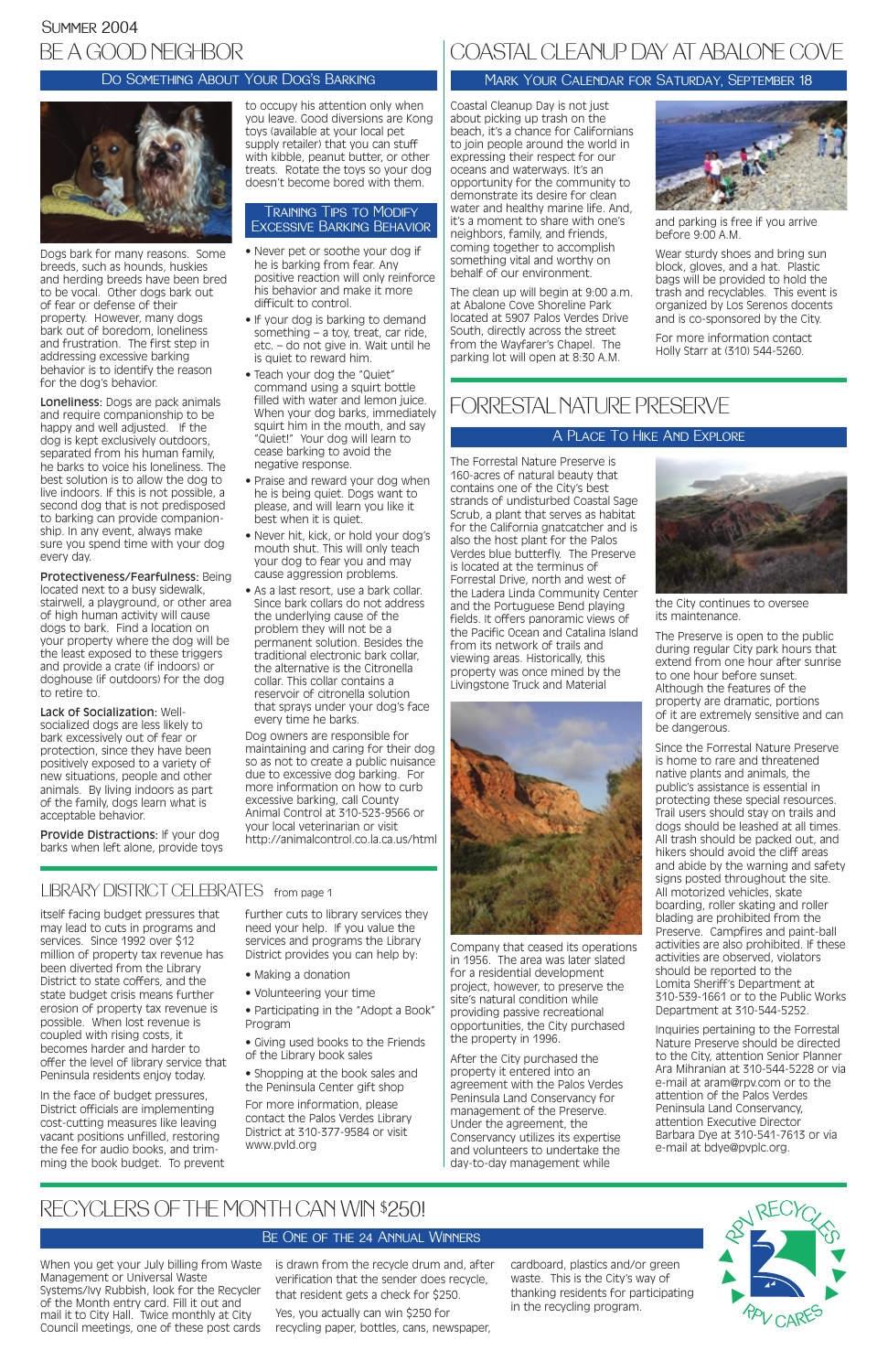The City is hosting another household hazardous waste and electronic waste round-up. This is an opportunity for residents to get rid of these types of waste the right way. Sponsored by Los Angeles County, this free roundup is scheduled as follows:

> WHERE: Rancho Palos Verdes City Hall/City Yard, Located at 30940 Hawthorne Blvd., one-half mile from Palos Verdes Dr. West.

WHEN: Saturday, July 17th from 9 a.m. to 3 p.m.

Automotive fluids, brake fluids, paint, paint thinner, turpentine, cleaners with acid or lye, pesticides or herbicides, household batteries or car batteries, pool chemicals, used oil or oil filters, aerosol cans, old medicine, mercury and propane.

Ammunition, explosives, radioactive material, biological waste, tires and trash.

Computer monitors, CPU's, printers, network equipment, cables, telephones, TV's, video games, cell phones, radios, stereos, microwave ovens, VCRs, answering machines



and electronic toys. They can be in working or non-working condition.

Appliances such as refrigerators, washing machines, conventional ovens, furniture, paper and computer software.

Place your items in a sturdy box, preferably in their original, labeled containers. Do not mix hazardous materials. There is a limit of 15 gallons or 125 pounds of waste per vehicle. You do not need to unload anything, just sit in your car and trained workers will remove the items from your vehicle. This roundup is strictly for residents and waste from commercial establishments will not be accepted.

For disposal of old appliances, call your waste hauler for a free bulky item pickup.

For more information on household hazardous waste or storm water pollution prevention, please call (888) CLEAN LA, or visit the L. A. County Environmental Resources website at www.888cleanla.com.

Shakespeare by the Sea is bringing their production of *Two Gentlemen of Verona* to Fred Hesse Community Park on Sunday, July 18 at 6:00 P.M. The pre-show begins at 5:30 P.M. Bring your picnic baskets and blankets to the grassy upper field at Hesse Park and settle in to watch and listen. There is no admission charge. This comic classic is a mischievous

### JULY 4TH INDEPENDENCE DAY **CELEBRATION**

### ROUND-UP FOR HOUSEHOLD HAZARDOUS | SHAKESPEARE BY THE SEA WASTE AND E-WASTE

#### **ACCEPTABLE** Hazardous Waste

mélange of courtly romance, hearty laughs, and delightful intrigue. Shakespeare by the Sea is sure to delight your senses and spark your imagination.

For more information about this and other free Shakespeare by the Sea performances, visit their website at http://www.shakespearebythesea.org/ or call 310-217-7596.

#### Two Gentlemen of Verona

Join us on Sunday, July 4th for the City's 29th Annual Independence Day Celebration, held at RPV City Hall, 30940 Hawthorne Boulevard. Festivities begin at 11:00 A.M. until 5:00 P.M. Admission is free and complimentary shuttle service will be provided along Hawthorne Boulevard, between Ralphs Market and the Golden Cove Shopping Center. On-site parking will be available for \$2 per vehicle.



Bring your family and friends and listen to live music performed by Sweet Surrender and the Palos Verdes Symphonic Band. Shop in the arts and crafts area and visit the midway, featuring a variety of rides and games for all ages. Take a helicopter ride and get a bird's-eye view of our City's dramatic coastline. Enter the pie-eating and hula-hoop contests to test your appetite and agility. For sheer entertainment,





take in the Jim Gamble puppet show, visit the petting zoo, ride a pony, and watch the hilarious dog acts and obedience demonstrations. Get to know more about your community by visiting the information booths sponsored by local civic organizations.

The City is soliciting donations and merchandise to help reduce the subsidy of this popular event. Many



local homeowner associations and South Bay businesses have been long-time supporters. If you would like to support this local community event, please call the RPV Recreation and Parks Department at 544-5260 or email us at parks@rpv.com.

#### **UNACCEPTABLE** Hazardous Waste

For vendor or booth information and applications, call Conte Productions at 310-316-1725. Call the RPV Recreation and Parks Department at (310) 544-5260 for more information.

#### Get Rid of Household Hazardous and E-Waste

#### Acceptable E-Waste

#### Unacceptable E-Waste

In recent years cities throughout Southern California, including Rancho Palos Verdes, have witnessed record construction of new homes and the modernization of existing homes. This housing phenomenon is partly due to increased property values, the lowest interest rates in 30 years, and people spending more money on homes to make them meet their needs. As new and remodeled homes pop-up citywide, concerns have arisen about their compatibility with the surrounding housing stock and the preservation of established neighborhoods.

In response to these concerns, in

2002 the City Council formed a Steering Committee to review the City's Neighborhood Compatibility requirements. Last year, the City Council updated these Neighborhood Compatibility requirements based on the Steering Committee's recommendation. (See "Making the Old Compatible with the New" Fall 2003 Newsletter.) At the same time, the Committee also recommended that the City Council form a committee to review the City's residential development standards that were written nearly thirty years ago for structures that were significantly different from those being built today.

To follow through on this recommendation, the Council established the Residential Development Standards Steering Committee

to review development standards such as setbacks, lot coverage and lot density. Typically, these standards are applied to new home construction and remodel projects. The Committee is comprised of two members of Council, two Planning Commissioners and seven members of the community. Their task will be to evaluate the effectiveness of the current code in relation to new housing trends. The Steering Committee will then make recommendations to the City Council about possible amendments to the Municipal Code that will address the concerns relating to current development patterns.

For more information regarding the Residential Development Standards Steering Committee or to convey concerns that you would like addressed by the Steering Committee, please contact Ara Mihranian with the Planning Department at 310-544-5228 or via e-mail at aram@rpv.com.



### CITY TO REVIEW RESIDENTIAL DEVELOPMENT STANDARDS

#### Setbacks, Lot Coverage and Density

Tide pool exploration, nature hikes, educational opportunities, conservation, community events and social activities—these are some of the activities you get involved with when you become a Los Serenos de Point Vicente docent. This is a dynamic group of trained City volunteers with a variety of skills and talents who lead museum, nature and tide pool tours at several different locales such as Abalone Cove Shoreline Park, Ladera Linda Community Center and Forrestal Nature Preserve, Ocean Trails, and Point Vicente.

The next docent training program begins on September 22 and will

prepare you to share the unique history and features of the Peninsula with individuals and groups. The curriculum includes indepth information on the natural, cultural and geological history of the Palos Verdes Peninsula, as well as the surrounding marine and terrestrial habitats. Field trips, local walks and guest speakers enhance the docent learning experience. For more information, please call (310) 544-5264 or visit us at our web site at www.rpv.com/rpv. Be a Los Serenos de Point Vicente docent and make new friends while you make a difference.

### GETTO KNOW YOUR PENINSULA

#### Become a Los Serenos Docent